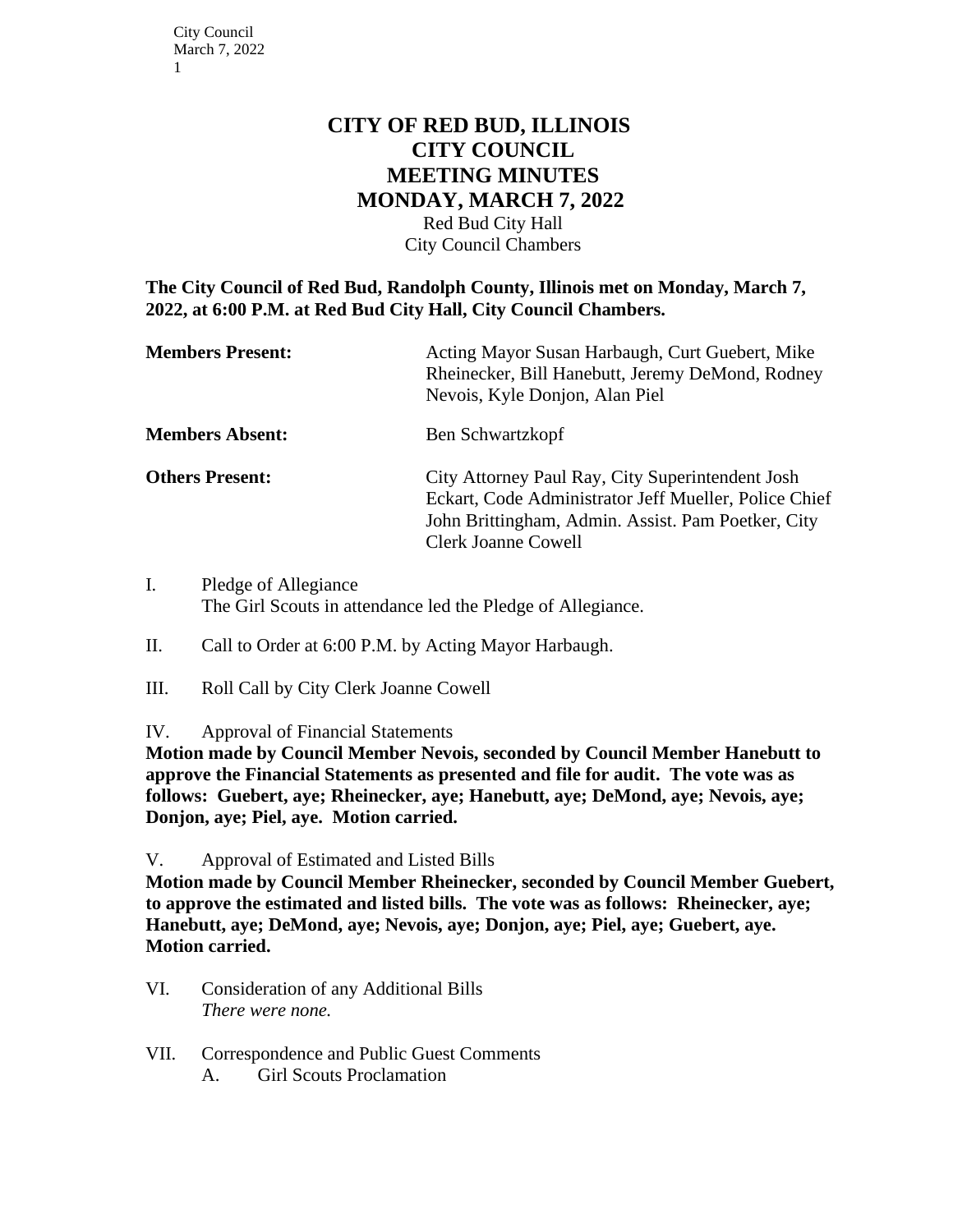City Council March 7, 2022 2

> Acting Mayor Harbaugh welcomed the numerous Girl Scouts and Leaders in attendance to the meeting and thanked them for their many hours of service to the community and for leading us in the Pledge of Allegiance. She read the proclamation marking March  $6 - 12$ , 2022 as Girl Scout Week. Leader Tiffany Stellhorn stated that she was honored to see Red Bud's first female mayor and excited to have her girls see a female mayor.

VIII. Consent Agenda—Items Originated at Committee Level Please note: Items with \*\* were removed from the consent agenda. Consent Agenda – Items Originated at Committee Level as Indicated in ( )

A. City Council Meeting Minutes from February 7, 2022, and February 21, 2022 *Approval of minutes from City Council Meetings of February 7, 2022, and February 21, 2022*

**Motion made by Council Member Nevois, seconded by Council Member Donjon, to approve under the omnibus designation, the consent agenda items A through K. The vote was as follows: Hanebutt, aye; DeMond, aye; Nevois, aye; Donjon, aye; Piel, aye; Guebert, aye; Rheinecker, aye. Motion carried.** 

B. Public Officials Bond Ordinance No. 1486 (Finance) *Authorization of approval of ORDINANCE NO. 1486: "AN ORDINANCE AMENDING TITLE III, CHAPTER 32 OF THE CITY OF RED BUD CODE OF ORDINANCES 2021 PERTAINING TO BONDS OF CITY OFFICERS"*

**Motion made by Council Member Nevois, seconded by Council Member Donjon, to approve under the omnibus designation, the consent agenda items A through K. The vote was as follows: Hanebutt, aye; DeMond, aye; Nevois, aye; Donjon, aye; Piel, aye; Guebert, aye; Rheinecker, aye. Motion carried.** 

C. Partial Release of Judgment Lien (Finance) *Authorization of approval of the Carnahan/City of Percy "PARTIAL RELEASE OF JUDGMENT LIEN" regarding Parcel No.: 17-087-011-00*

**Motion made by Council Member Nevois, seconded by Council Member Donjon, to approve under the omnibus designation, the consent agenda items A through K. The vote was as follows: Hanebutt, aye; DeMond, aye; Nevois, aye; Donjon, aye; Piel, aye; Guebert, aye; Rheinecker, aye. Motion carried.** 

D. Training Request – Tyler Cleland (Public Health and Safety) *Approval of authorization to send Tyler Cleland to training entitled "40 Hour Lead Homicide Investigator" in Wood River, IL on March 28-April 1, 2022; transportation required, no registration fee.*

**Motion made by Council Member Nevois, seconded by Council Member Donjon, to approve under the omnibus designation, the consent agenda items A through K. The vote was as follows: Hanebutt, aye; DeMond, aye; Nevois, aye; Donjon, aye; Piel, aye; Guebert, aye; Rheinecker, aye. Motion carried.** 

E. Authorization to Purchase Laptops for Squad Cars (Public Health and Safety)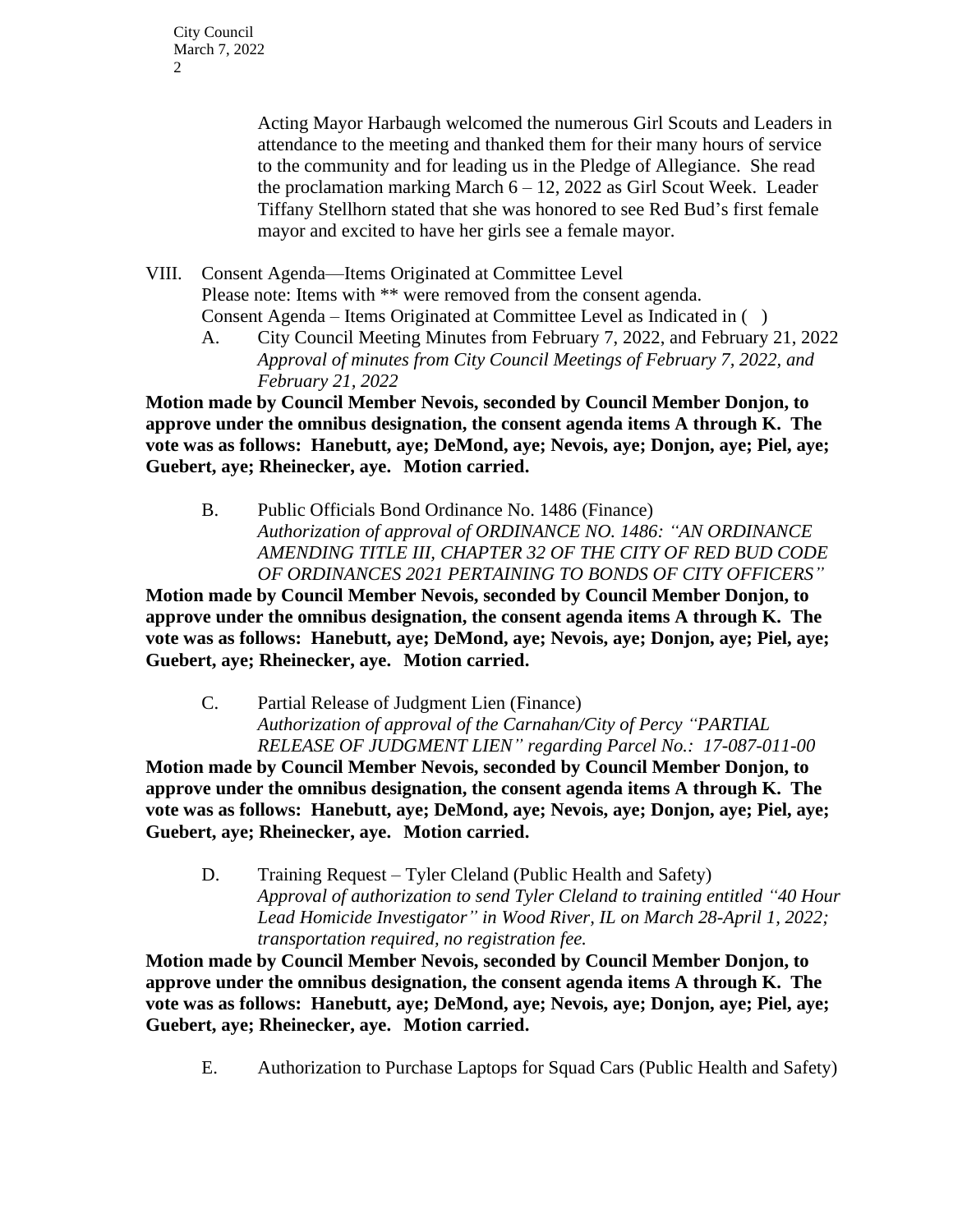*Approval of authorization to purchase from Midwest Public Safety, two replacement Panasonic laptops for the squad cars, NTE \$4,274.78 total*

**Motion made by Council Member Nevois, seconded by Council Member Donjon, to approve under the omnibus designation, the consent agenda items A through K. The vote was as follows: Hanebutt, aye; DeMond, aye; Nevois, aye; Donjon, aye; Piel, aye; Guebert, aye; Rheinecker, aye. Motion carried.** 

F. Buena Vista Request to Use Pavilion #2 at Ratz Park (Cultural) *Approval of authorization of request from Buena Vista Bank to reserve Ratz Park #2 for an Easter Egg Hunt on April 9, 2022, at 1:00 P.M., less fee*

**Motion made by Council Member Nevois, seconded by Council Member Donjon, to approve under the omnibus designation, the consent agenda items A through K. The vote was as follows: Hanebutt, aye; DeMond, aye; Nevois, aye; Donjon, aye; Piel, aye; Guebert, aye; Rheinecker, aye. Motion carried.** 

G. Completion of Six-Month Probationary Period – Adren Walsh (Public Works) *Approval of authorization to end Adren Walsh's six-month probationary period, effective February 11, 2022*

**Motion made by Council Member Nevois, seconded by Council Member Donjon, to approve under the omnibus designation, the consent agenda items A through K. The vote was as follows: Hanebutt, aye; DeMond, aye; Nevois, aye; Donjon, aye; Piel, aye; Guebert, aye; Rheinecker, aye. Motion carried.** 

H. Training Requests – Steve Mertz & Clint Crafton (Public Works) *Approval of authorization to send Steve Mertz and Clint Crafton to training entitled "192.GIS Compliance Tool Training and Demonstration Course" in Olney, IL on March 8, 2022, no registration fee. Transportation and hotel will be required.*

**Motion made by Council Member Nevois, seconded by Council Member Donjon, to approve under the omnibus designation, the consent agenda items A through K. The vote was as follows: Hanebutt, aye; DeMond, aye; Nevois, aye; Donjon, aye; Piel, aye; Guebert, aye; Rheinecker, aye. Motion carried.** 

I. Training Requests – Steve Mertz & Clint Crafton (Public Works) *Approval of authorization to send Steve Mertz and Clint Crafton to GUA training entitled "Spring 2022 Training Seminar Mock Emergencies" in Auburn, IL on March 31, 2022. Transportation will be required.*

**Motion made by Council Member Nevois, seconded by Council Member Donjon, to approve under the omnibus designation, the consent agenda items A through K. The vote was as follows: Hanebutt, aye; DeMond, aye; Nevois, aye; Donjon, aye; Piel, aye; Guebert, aye; Rheinecker, aye. Motion carried.** 

J. Landscaping Quotes (Public Works) *Approval of authorization to request bids for landscaping and maintenance for the city flowerbeds*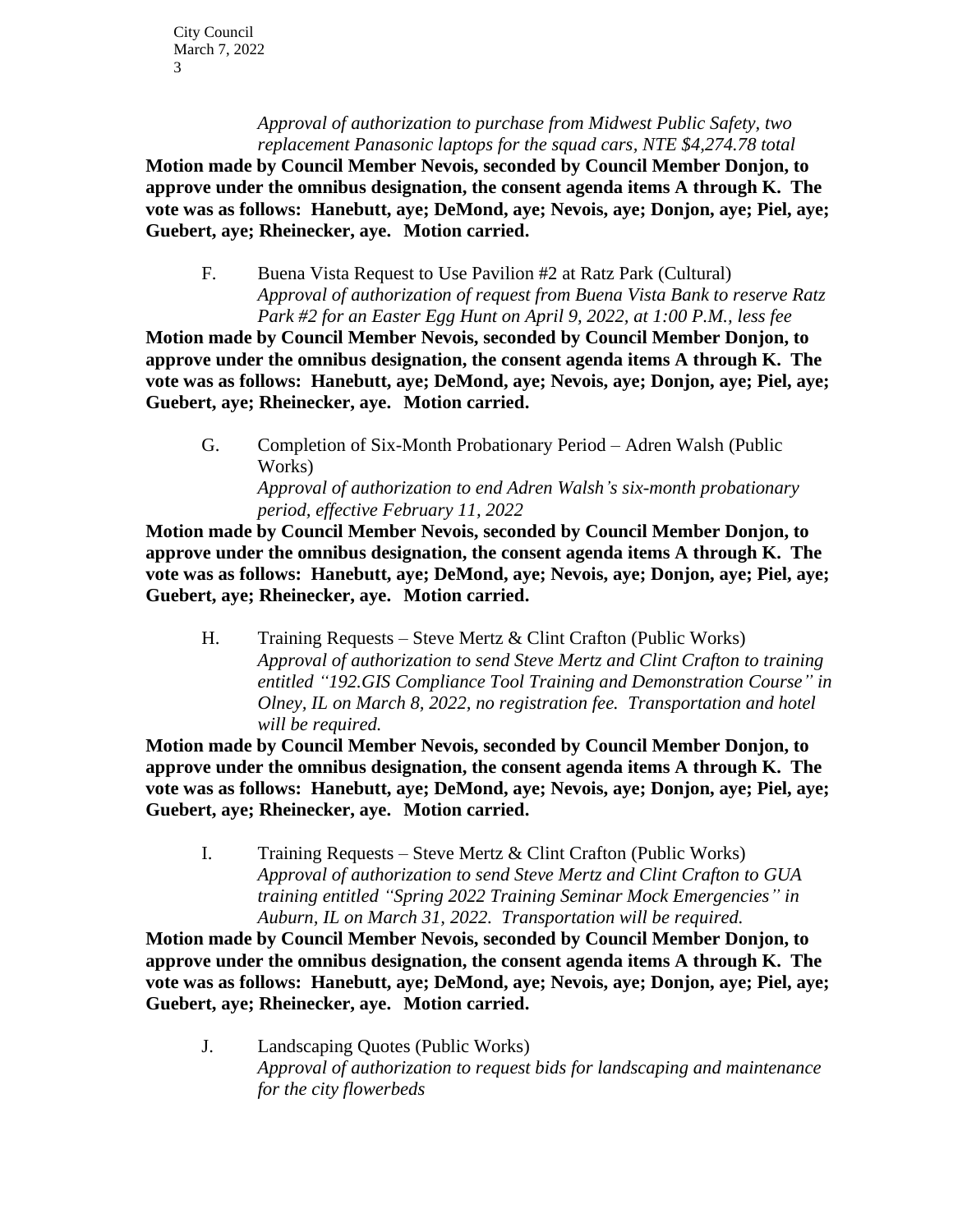City Council March 7, 2022 4

**Motion made by Council Member Nevois, seconded by Council Member Donjon, to approve under the omnibus designation, the consent agenda items A through K. The vote was as follows: Hanebutt, aye; DeMond, aye; Nevois, aye; Donjon, aye; Piel, aye; Guebert, aye; Rheinecker, aye. Motion carried.** 

K. Cameras for Community Garden (Recreational Facilities) *Approval of authorization to purchase a camera for the community garden from Secure One Self, NTE \$650*

**Motion made by Council Member Nevois, seconded by Council Member Donjon, to approve under the omnibus designation, the consent agenda items A through K. The vote was as follows: Hanebutt, aye; DeMond, aye; Nevois, aye; Donjon, aye; Piel, aye; Guebert, aye; Rheinecker, aye. Motion carried.** 

- IX. Reports of Standing Committees, Departments and Other Committees, Boards & **Commissions** 
	- A. Finance Committee Meeting February 21, 2022
		- 1. Maturing CDs *None*
	- B. Personnel Committee Meeting February 21, 2022 *Nothing to report*
	- C. Public Health & Safety Committee Meeting February 21, 2022 *Nothing to report*
	- D. Cultural Committee Meeting February 21, 2022

1. Request from Ryan Dannenberg for Spring Fling on May 7, 2022 **Motion made by Council Member DeMond, seconded by Council Member Hanebutt, to authorize approval of the request from Ryan Dannenberg (Vices) to close Oak Street from Route 3 to the end of his lot and to reserve Ratz Park #2 for use of the picnic tables on May 7, 2022, for his Spring Fling event. The vote was as follows: DeMond, aye; Nevois, aye; Donjon, aye; Piel, aye; Guebert, aye; Rheinecker, aye; Hanebutt, aye. Motion carried.**

> 2. Request from Red Bud VFW Post 6632 to Collect at the Four-Way on May 27, 2022, from 3:00-7:00 P.M.

**Motion made by Council Member DeMond, seconded by Council Member Guebert, to authorize approval of the request from the Red Bud VFW Post 6632 to collect at the four-way on Friday, May 27, 2022, 3:00-7:00 P.M. The vote was as follows: Nevois, aye; Donjon, aye; Piel, aye; Guebert, aye; Rheinecker, aye; Hanebutt, aye; DeMond, aye. Motion carried.** 

E. Public Works Committee

1. Net Metering Ordinance No 1487

**Motion made by Council Member Guebert, seconded by Council Member Rheinecker, to authorize approval of ORDINANCE NO. 1487: "AN ORDINANCE AMENDING**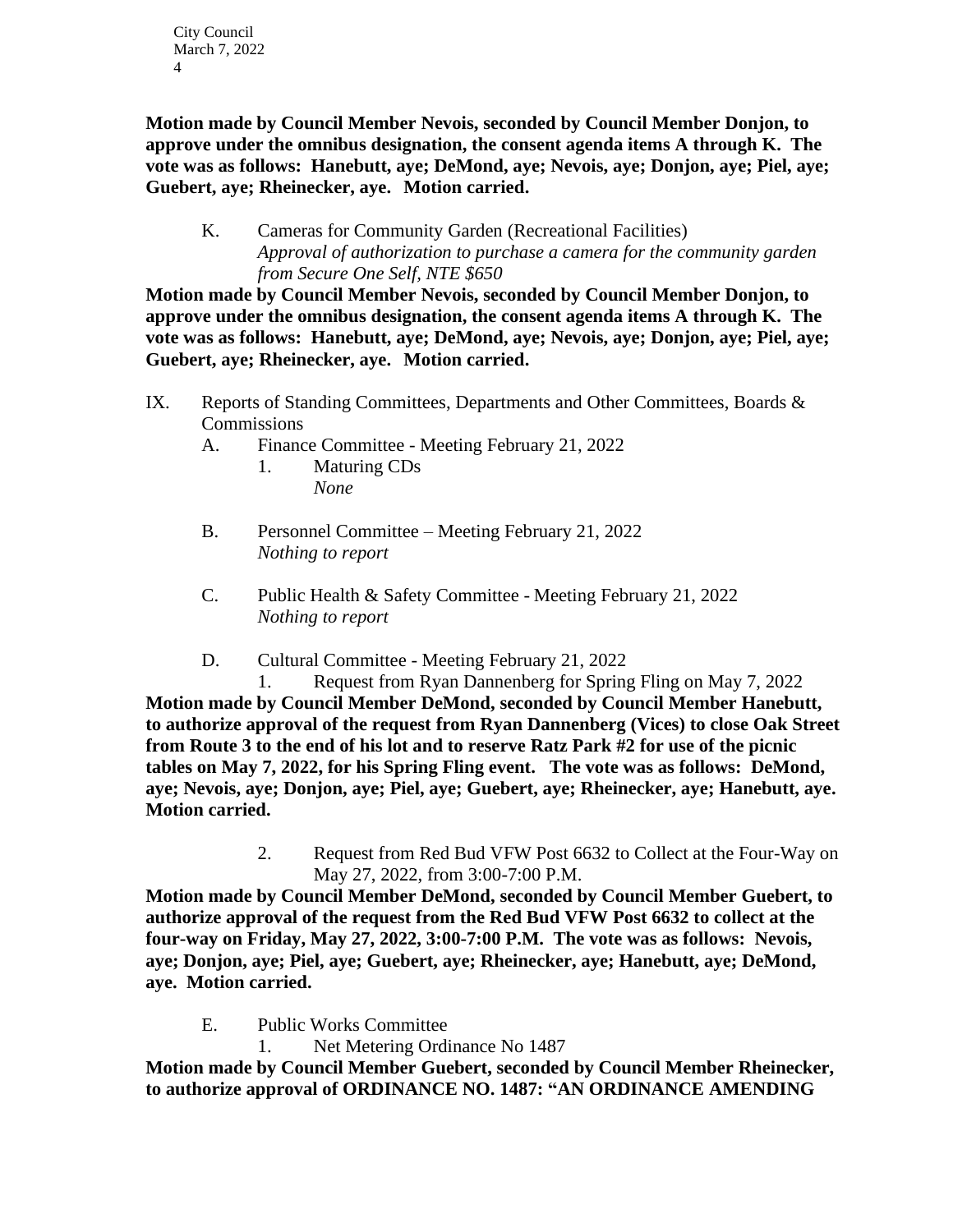## **TITLE VII, CHAPTER 74 OF THE CITY OF RED BUD CODE OF ORDINANCES 2021 PERTAINING TO NET METERING." The vote was as follows: Donjon, aye; Piel, aye; Guebert, aye; Rheinecker, aye; Hanebutt, aye; DeMond, aye; Nevois, aye. Motion carried.**

F. Zoning Committee - Meeting February 21, 2022

1. Quadrant Design Contract for City Hall Inspection, NTE \$6,500 **Motion made by Council Member Piel, seconded by Council Member Nevois, to authorize approval to accept the contract from Quadrant Design for the inspection of city hall, NTE \$6,500. The vote was as follows: Piel, aye; Guebert, aye; Rheinecker, aye; Hanebutt, aye; DeMond, aye; Nevois, aye; Donjon, aye. Motion carried.** 

- G. Recreational Facilities Meeting February 21, 2022
	- 1. YMCA Pool Contract for 2022 Season

**Motion made by Council Member Donjon, seconded by Council Member Piel, to authorize approval to accept the pool contract with the YMCA for the 2022 season. The vote was as follows: Guebert, aye; Rheinecker, aye; Hanebutt, aye; DeMond, aye; Nevois, aye; Donjon, aye; Piel, aye. Motion carried.** 

- H. Executive Session Minutes Review Committee No Meeting *Nothing to report*
- I Planning Commission Meeting February 15, 2022 1. Subdivision Changes Ordinance No. 1488

**Motion made by Council Member Piel, seconded by Council Member Nevois, to authorize approval to accept ODINANCE NO. 1488: "AN ORDINANCE AMENDING TITLE XVII, CHAPTR 172 OF THE CITY OF RED BUD CODE OF ORDINANCES 2021 PERTAINING TO SUBDIVISIONS." The vote was as follows: Rheinecker, aye; Hanebutt, aye; DeMond, aye; Nevois, aye; Donjon, aye; Piel, aye; Guebert, aye. Motion carried.** 

J. Economic Development Commission – No Meeting

1. Appointment of Vince Green to Economic Development Commission **Motion made by Council Member Rheinecker, seconded by Council Member Hanebutt, to authorize approval to appoint Vince Green to the Planning Commission. The vote was as follows: Hanebutt, aye; DeMond, aye; Nevois, aye; Donjon, aye; Piel, aye; Guebert, aye; Rheinecker, aye. Motion carried.** 

- K. Parks and Recreation Committee Meeting March 3, 2022 *Nothing to report*
- X. Old Business *None*
- XI. New Business A. Review of March Calendar